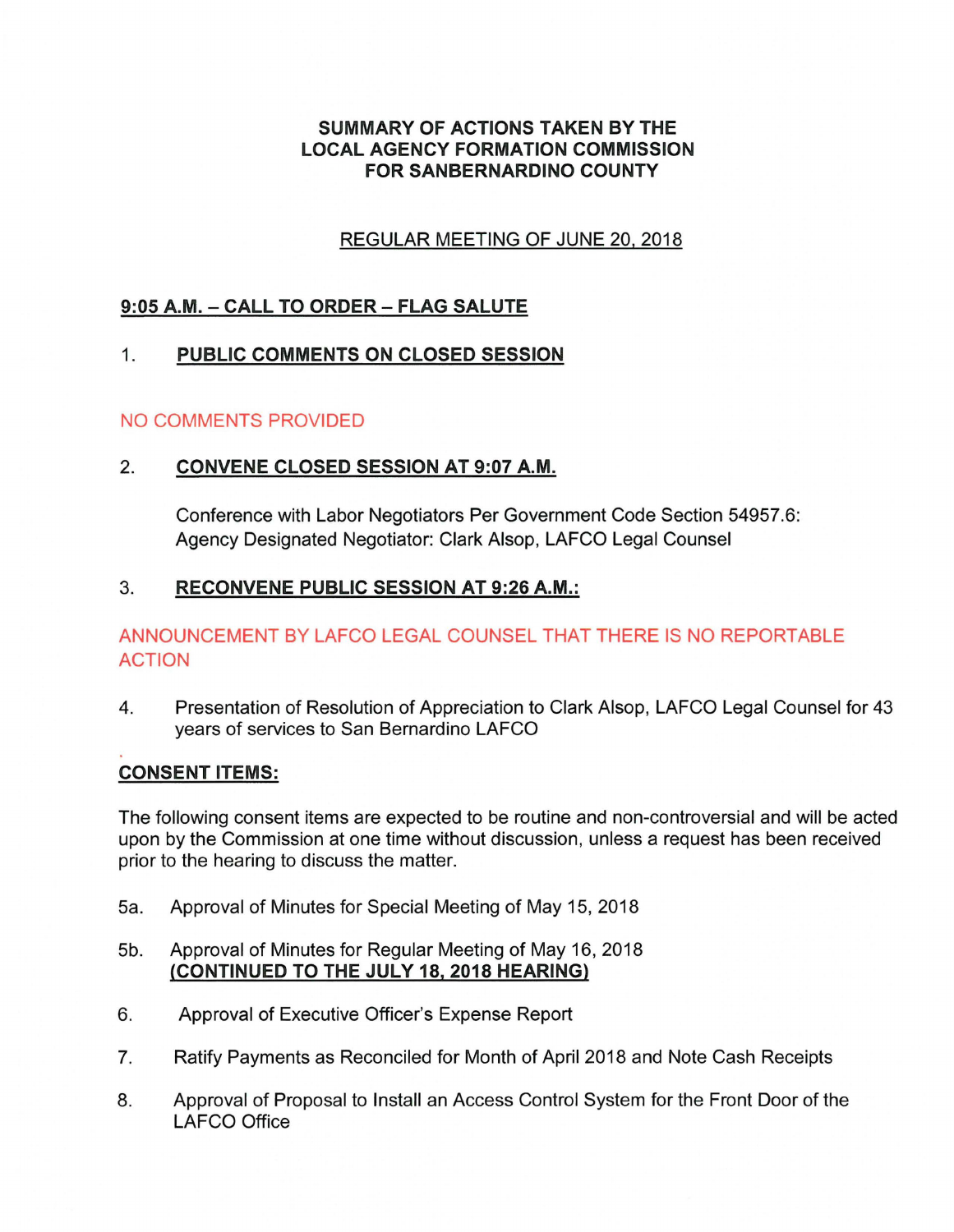9. Consent Items Deferred for Discussion:

ITEM #8 DEFERRED FOR DISCUSSION.

ACTION TAKEN-APPROVAL OF MINUTES FOR SPECIAL MEETING ON MAY 15, 2018, MINUTES FOR REGULAR MEETING ON MAY 16, 2018 CONTINUED TO JULY 18, 2018 HEARING, AND APPROVAL OF STAFF RECOMMENDATION FOR EXECUTIVE OFFICER'S EXPENSE REPORT, RATIFY PAYMENTS AND APPROVAL OF ACCESS CONTROL SYSTEM FOR THE FRONT DOOR OF THE LAFCO OFFICE

## **PUBLIC HEARING ITEMS:**

10. Review and Approval of Contract with Samuel Martinez as Executive Officer for the Local Agency Formation Commission for San Bernardino County effective July 1,2018

## ACTION TAKEN- STAFF RECOMMENDATION APPROVED IN ITS ENTIRETY

11. Consideration of (1) CEQA Statutory Exemption for LAFCO 3225; and (2) LAFCO 3225 - Sphere of Influence Amendment for the City of Loma Linda (Reduction) and the City of Colton (Expansion)

#### ACTION TAKEN-STAFF RECOMMENDATION APPROVED IN ITS ENTIRETY

12. A. Consideration of: (1) Final Environmental Impact Report Adopted by the San Bernardino Valley Municipal Water District for the Sterling Natural Resource Center (SCH No. 2015101058), as a CEQA Responsible Agency for LAFCO 3226; (2) Adoption of Facts, Findings and Statement of Overriding Considerations; and (3) LAFCO 3226 -Reorganization to Include Activation of the East Valley Water District Latent Services to Include Wastewater Treatment, Reclamation, Disposal, and Recharge of Recycled Water

## ACTION TAKEN- STAFF RECOMMENDATION APPROVED IN ITS ENTIRETY

8. LAFCO SC #423 Request for Exemption from Provisions of Government Code Section 56133 for Settlement Agreement Provisions for East Valley Water District and City of San Bernardino/San Bernardino Municipal Water Department Exchange of Wastewater Service Territories

ACTION TAKEN- STAFF RECOMMENDATION APPROVED IN ITS ENTIRETY

#### **DISCUSSION ITEMS:**

13. Status Report on Continued Monitoring of Conditions Imposed by LAFCO Resolution 3190 - LAFCO 3157 Sphere of Influence Establishment for County Service Area 120 **(CONTINUED FROM THE APRIL 182 2018 HEARING)**